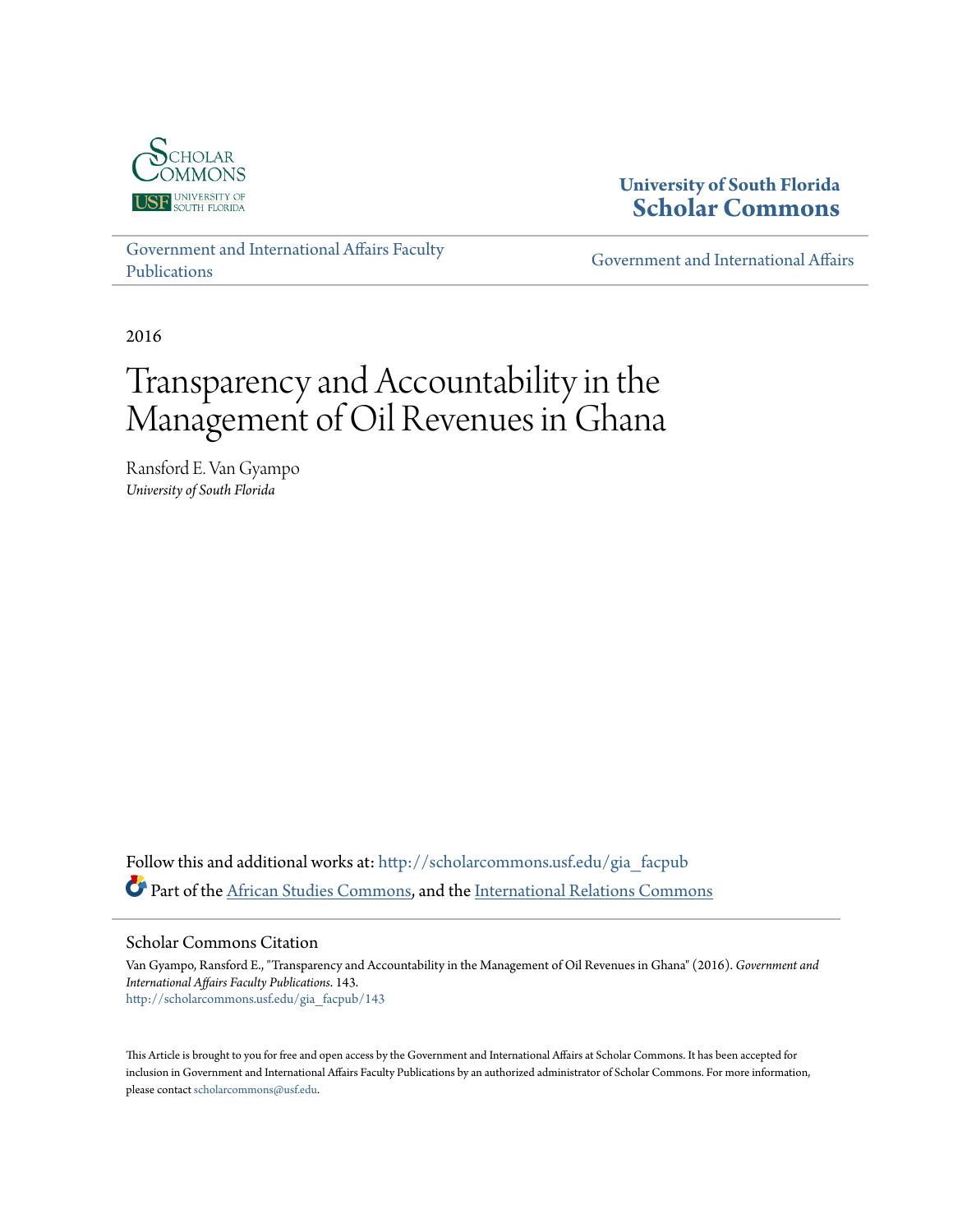

# **Open Access Repository [www.ssoar.info](http://www.ssoar.info)**

## **Transparency and Accountability in the Management of Oil Revenues in Ghana**

Gyampo, Ransford Edward Van

Veröffentlichungsversion / Published Version Zeitschriftenartikel / journal article

#### **Empfohlene Zitierung / Suggested Citation:**

Gyampo, R. . E. V. (2016). Transparency and Accountability in the Management of Oil Revenues in Ghana. *Africa Spectrum*, *51*(2), 79-91. <http://nbn-resolving.de/urn:nbn:de:gbv:18-4-9778>

**Nutzungsbedingungen:**

*Dieser Text wird unter einer CC BY-ND Lizenz (Namensnennung-Keine Bearbeitung) zur Verfügung gestellt. Nähere Auskünfte zu den CC-Lizenzen finden Sie hier: <https://creativecommons.org/licenses/by-nd/2.0/deed.de>*

#### **Terms of use:**

*This document is made available under a CC BY-ND Licence (Attribution-NoDerivatives). For more Information see: <https://creativecommons.org/licenses/by-nd/2.0>*



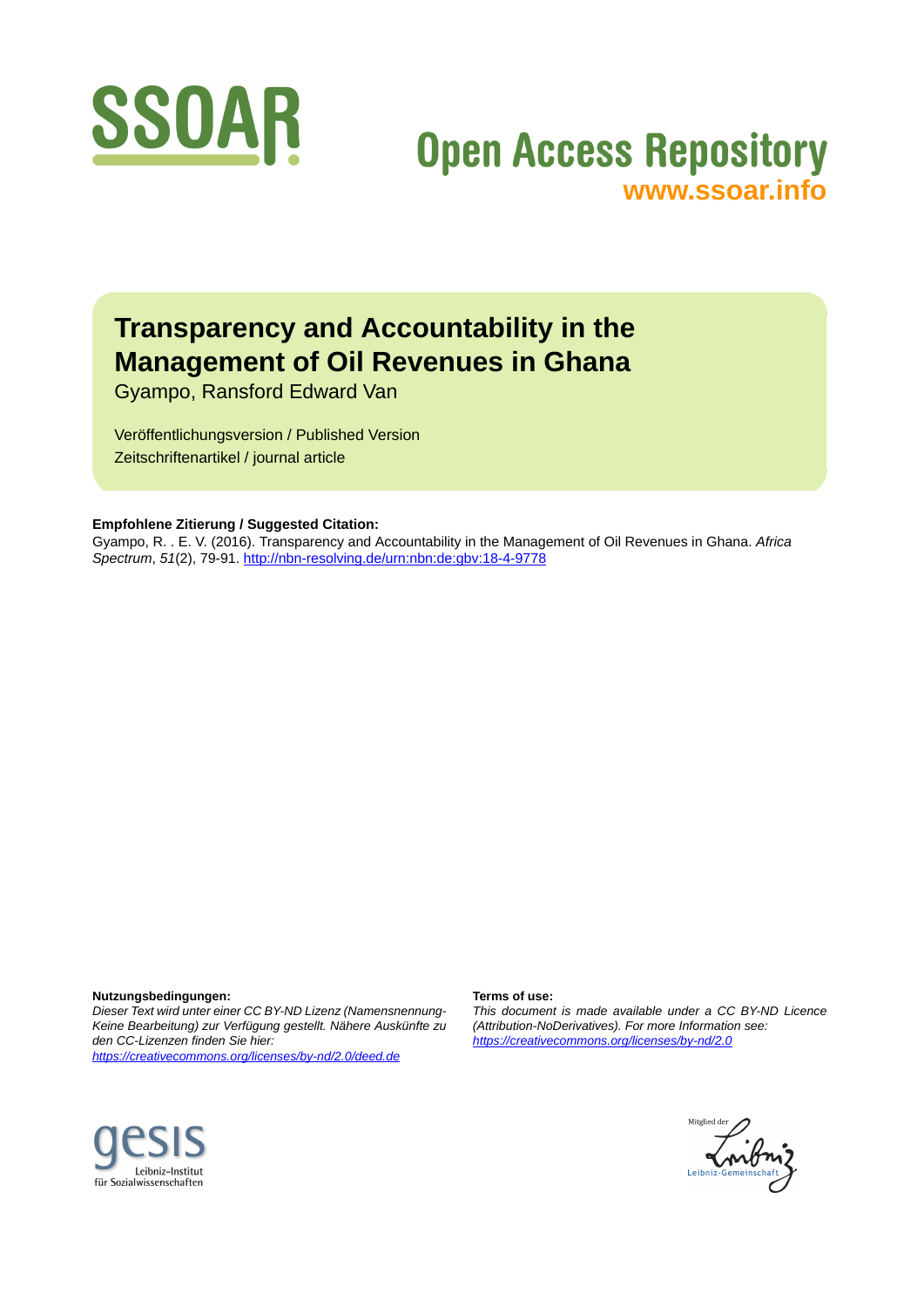

# **Africa** Spectrum

#### Gyampo, Ransford Edward Van (2016), Transparency and Accountability in the Management of Oil Revenues in Ghana, in: *Africa Spectrum*, 51, 2, 79–91.

URN: http://nbn-resolving.org/urn/resolver.pl?urn:nbn:de:gbv:18-4-9778

ISSN: 1868-6869 (online), ISSN: 0002-0397 (print)

The online version of this and the other articles can be found at:

#### <www.africa-spectrum.org>

Published by

GIGA German Institute of Global and Area Studies, Institute of African Affairs in co-operation with the Dag Hammarskjöld Foundation Uppsala and Hamburg University Press.

*Africa Spectrum* is an Open Access publication. It may be read, copied and distributed free of charge according to the conditions of the Creative Commons Attribution-No Derivative Works 3.0 License.

To subscribe to the print edition: <iaa@giga-hamburg.de> For an e-mail alert please register at: <www.africa-spectrum.org>

*Africa Spectrum* is part of the GIGA Journal Family which includes: Africa Spectrum • Journal of Current Chinese Affairs • Journal of Current Southeast Asian Affairs • Journal of Politics in Latin America • <www.giga-journal-family.org>







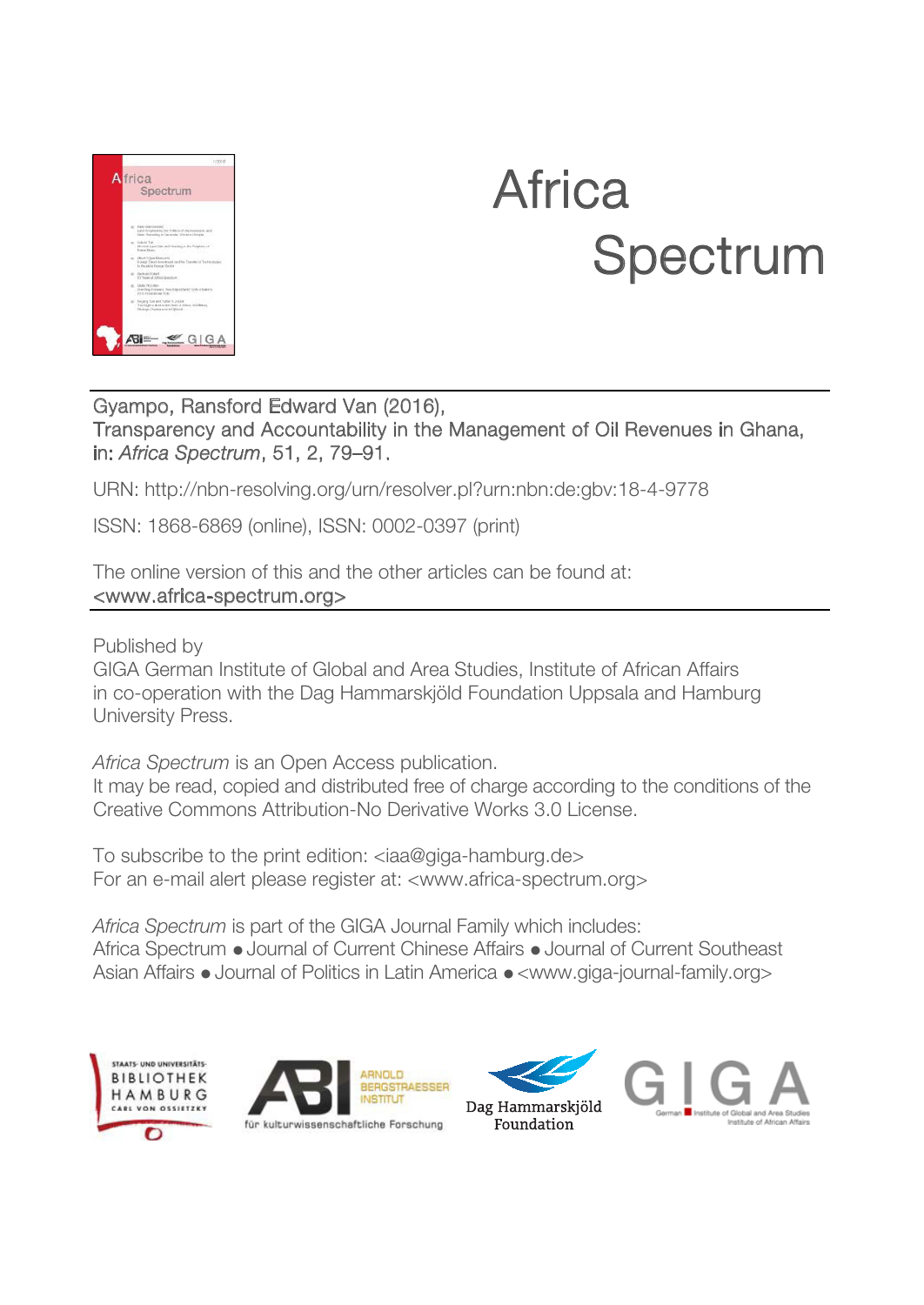## Transparency and Accountability in the Management of Oil Revenues in Ghana

Ransford Edward Van Gyampo

**Abstract:** This paper undertakes a five-year review of the management of oil revenues in Ghana since the commencement of oil production in 2010. Using reports from the Petroleum Transparency and Accountability Index, official records from key state agencies, and interviews with core individuals within the petroleum sector, the paper assesses the quality of transparency and accountability in the management of Ghana's oil revenue. It argues that even though some progress has been made in the transparent and accountable use of oil revenues, more can be achieved if certain critical bills are passed and proactive interventions pursued without further delay on the part of government and policymakers within Ghana's petroleum sector. These would help prevent both potential social conflict that may result from a lack of information on how oil revenues are utilised and the corrupt use of oil funds by politicians and people in authority within the oil industry.

■ Manuscript received 9 May 2016; accepted 14 June 2016

**Keywords:** Ghana, petroleum, public revenue, assets/income distribution policy, good governance

**Ransford Edward Van Gyampo** holds a PhD in Political Science from the University of Ghana. Until recently, he was a visiting scholar at the Department of Government and International Relations at the University of South Florida, United States. He is a senior lecturer at the Department of Political Science at the University of Ghana, as well as the director of the university's Centre for European Studies. In addition, he is a senior research fellow at the Governance Centre of the Institute of Economic Affairs (IEA-Ghana). His research interests are in the areas of governance, democracy, and development. He has written and published extensively in internationally refereed journals.

E-mail: <vangyampo@yahoo.com>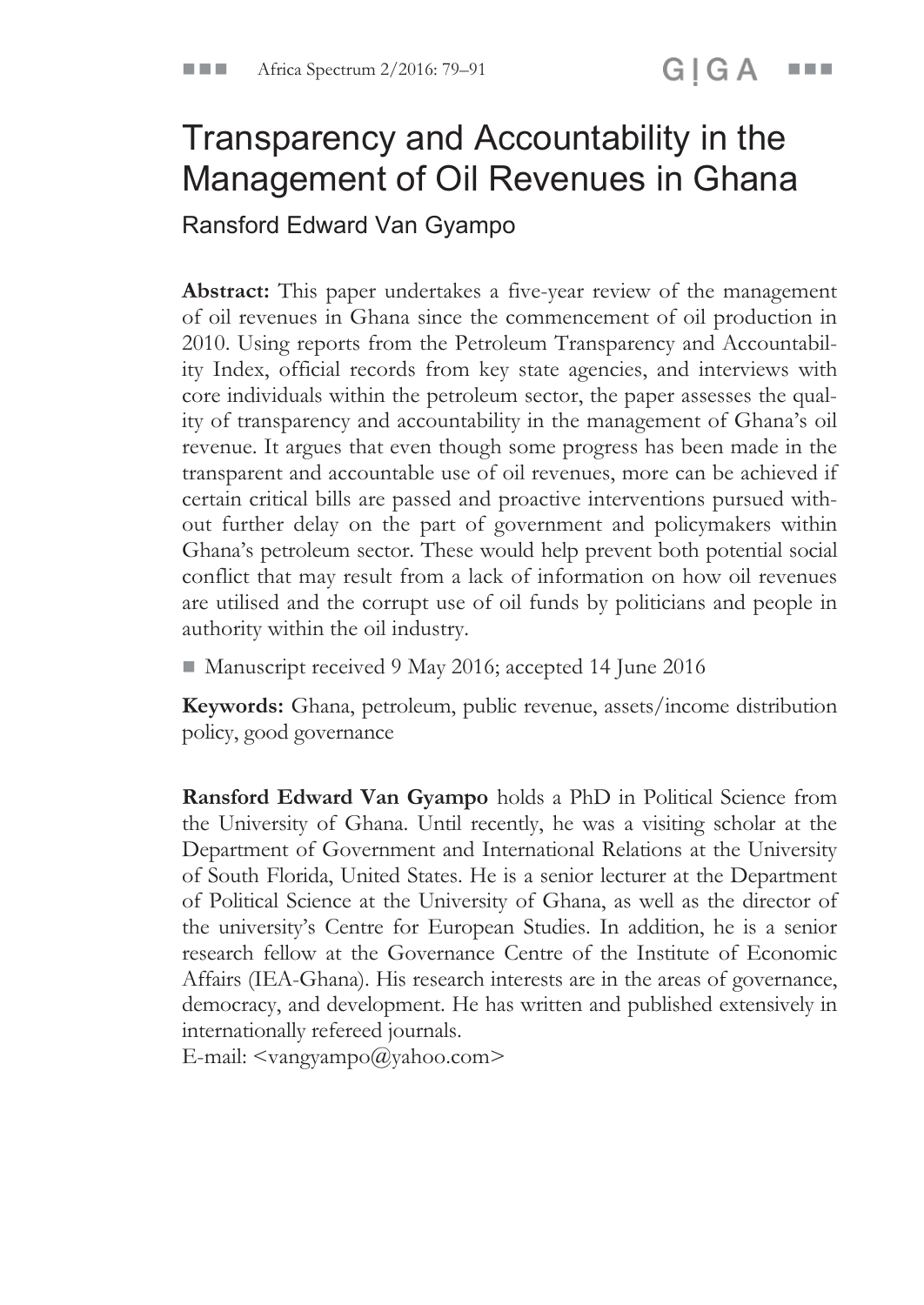In 2010 Ghana commenced full-scale oil production with an initial output of 25,000 barrels per day (bpd). By 2015 production reached approximately 102,000 bpd, and it is expected to hit 124,000 bpd by the close of 2016 (IEA-Ghana 2015).1 Oil production commenced at a time of rising prices. The spot price for Brent Crude was around USD 96 per barrel in January 2011, reaching a peak of USD 127 in May 2011 and another peak of USD 128 per barrel in March 2012 (Republic of Ghana 2013). Although the price remained above USD 100 per barrel in 2013 and the first half of 2014, it began to steadily decline from September 2014, reaching a low of around USD 45 by the beginning of January 2015 (IEA-Ghana 2015). Following a slight recovery during the first half of 2015, there was a precipitous slide in prices starting from August the same year.

Ghana's total petroleum receipts in 2014 were USD 978 million. Between 2010 and 2015, a total of USD 3.02 billion was received (Republic of Ghana 2015). Of this amount, 42 per cent was allocated to the Annual Budget Funding Amount (ABFA), 30 per cent to the Ghana National Petroleum Corporation (GNPC), 20 per cent to the Ghana Stabilisation Fund (GSF), and 8 per cent to the Ghana Heritage Fund (GHF) (ibid.).

## Review of the Existing Literature

Existing studies on oil in Ghana focus on how its discovery undermined democratic practices and institutions (Manteaw 2010), the need to manage citizens' expectations regarding the impact of Ghana's oil (Gyimah-Boadi and Prempeh 2012), the sectoral impact of oil production in Ghana (Asafu-Adjaye 2010), and the need to harness Ghana's oil and gas resources for sustainable development (Aryeetey, Osei, and Quartey 2014). In the course of research, no systematic study was identified in the area of transparency and accountability in the management of oil revenues in Ghana. However, experience shows that transparency and accountability in managing oil revenues is critical for preventing conflict and the resource curse (Manteaw 2010). This is the gap in the literature that this study seeks to fill. Ghana has come a long way since starting oil production in late 2010. While production volume has been limited so far, there is abundant potential to increase it in the years ahead. Prudently, the Ghanaian parliament passed legislation in the form of the

<sup>1</sup> See further details at <www.myjoyonline.com/business/2016/January-28th/oilproduction-to-hit-124000-daily.php>.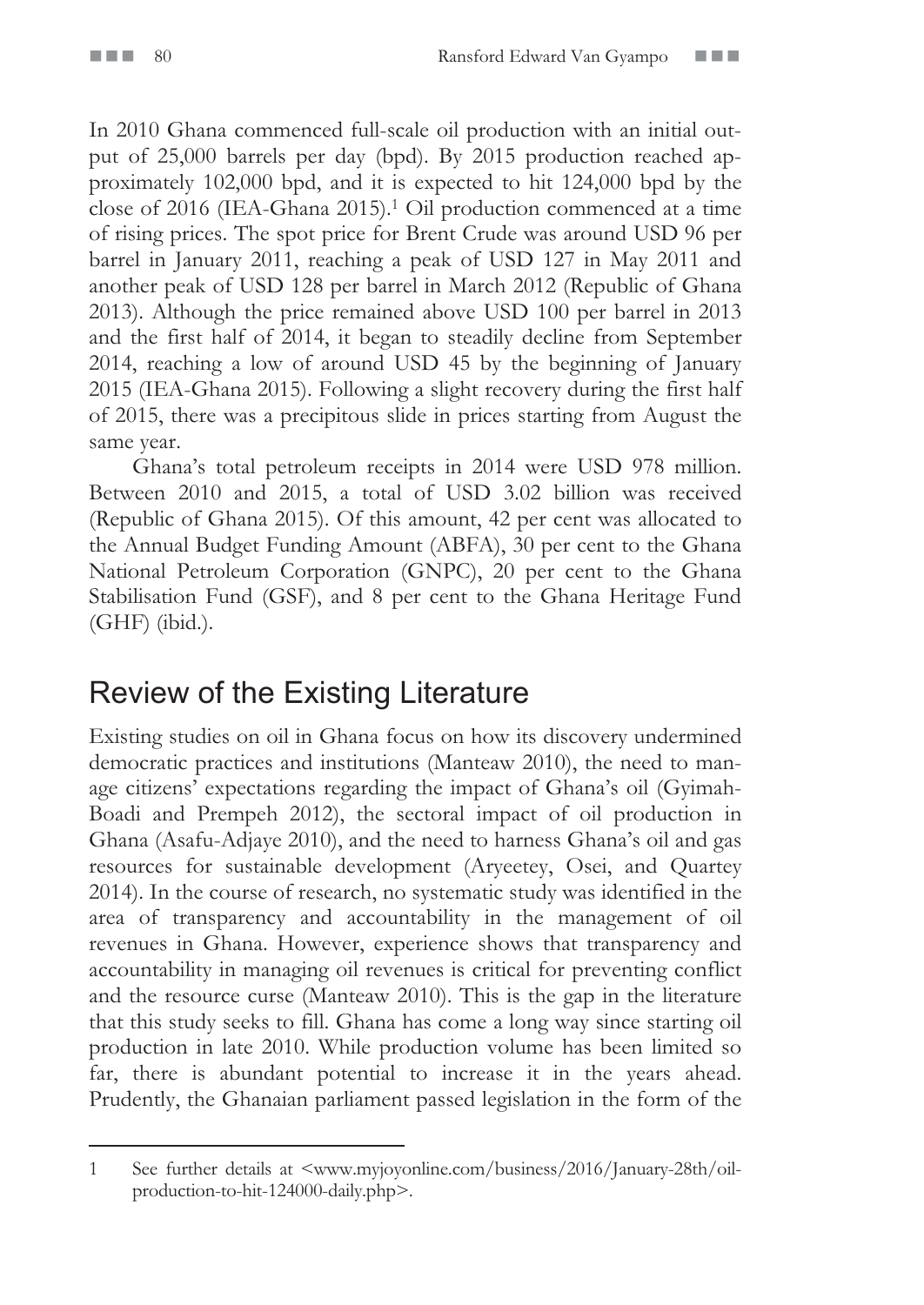--

Petroleum Revenue Management Act (PRMA), which provides the legal framework for the collection, allocation, and management of petroleum revenue in a responsible, transparent, accountable, and sustainable manner for the benefit of the citizens of Ghana.

Using reports from the Petroleum Transparency and Accountability (P-TRAC) Index, published by the Institute of Economic Affairs (IEA-Ghana), as the basis for research alongside interviews with key oil-sector officials, this study attempts to track compliance with the PRMA by key institutions in the management of Ghana's oil revenue. It discusses the relevance of transparency and accountability initiatives (TAI), explains both the features and computations of the P-TRAC Index, and examines how Ghana has fared in terms of transparency and accountability in the management of its oil revenues.

### The Relevance of TAIs in the Management of Revenues from Natural Resources

The concept of transparency connotes a deliberate mechanism that ensures public access to reliable information in a timely manner (Kolstad and Wiig 2009; Haufler 2010). Making such timely information easily accessible to the public and all stakeholders is one critical method of making government accountable to all of its citizenry (Haufler 2010). There are several international TAIs that act as catalysts for performance improvement in the mining and metal industry (Acosta 2013; Collier and Hoeffler 2004), including the Kimberley Process Certification Scheme (KPCS), the Publish What You Pay (PWYP) coalition, and the International Council on Mining and Metals (ICMM). In Ghana, the Extractive Industry Transparency Initiative (EITI) regulates the country's gold mining.

TAIs have a number of benefits. Indeed, without TAIs corruption is less risky and more attractive. In addition, if TAIs are not present, not only is it harder to use incentives to make public officials act ethically, but cooperation is more difficult to sustain and opportunistic rent-seeking is more likely (Kolstad and Wiig 2009; Bellver and Kaufman 2005). Islam (2003) argues that improved TAIs increase a country's credit ratings, enhance fiscal discipline, and reduce corruption. Glennerster and Shin (2008) also find an association between greater fiscal transparency and accountability and improved perceptions of a country's economic conditions and economic growth. Generally, improving transparency and accountability in the management of natural-resource revenues enables the citizenry to effectively scrutinise the government's management of the resource in question and hold the government accountable for misuse.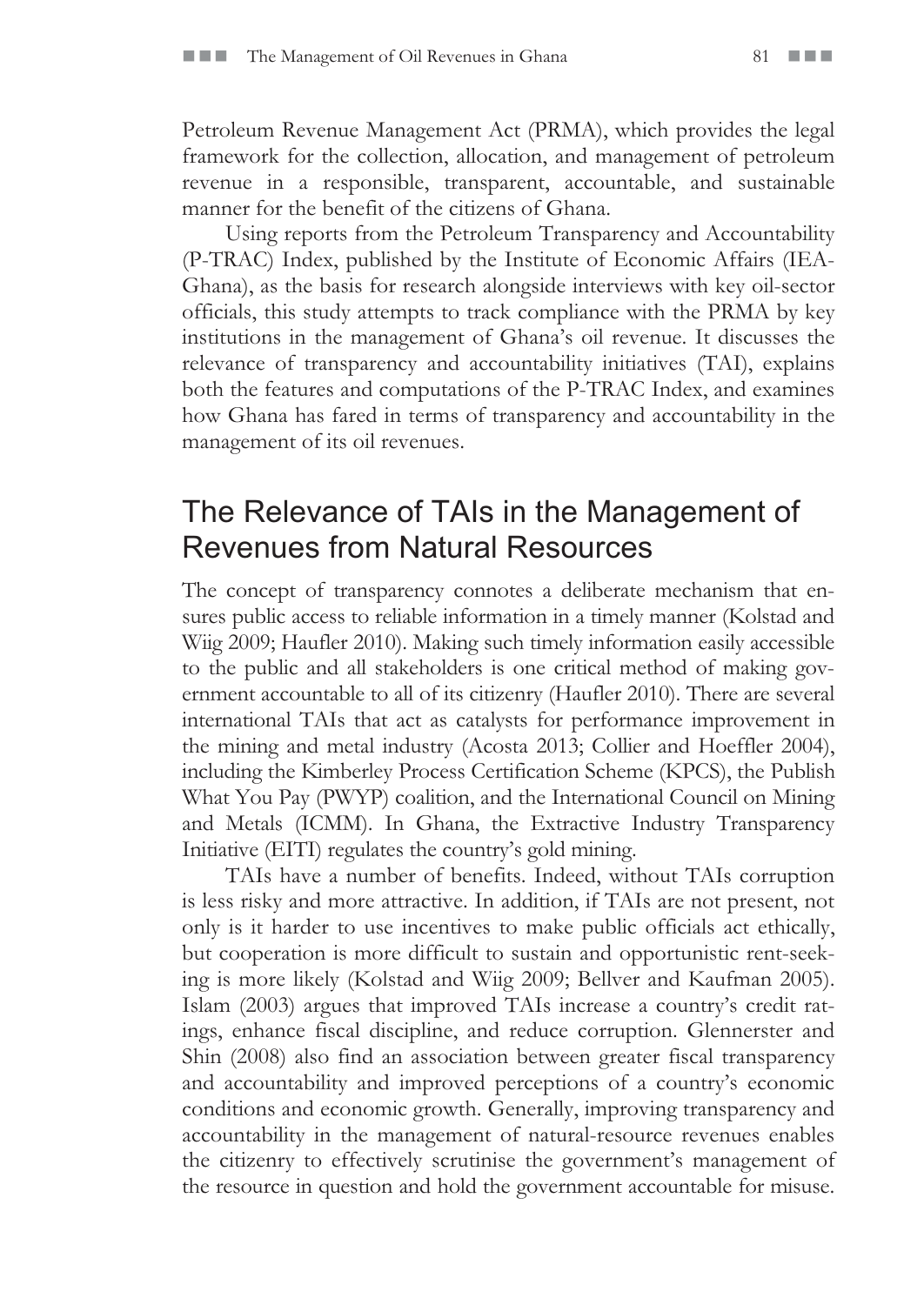Access to information regarding how oil funds are used reduces derogatory perceptions that can easily spark conflict, especially when people believe the funds are being embezzled (Sachs and Warner 1995). The government also benefits from being transparent because trust is built with the people, while the people, meanwhile, can form realistic expectations based on the provision of reliable and timely information (ibid.).

One key challenge the Ghanaian government faces with the discovery of oil is how to manage the sudden increase in the hopes and aspirations of its citizens (Gyimah-Boadi and Prempeh 2012). One way to manage these expectations appropriately is to improve governance and promote the use of credible and independent TAIs in the management of the resource (ibid.). The urgent need for a credible and independent TAI to guide the management of Ghana's oil revenue is critical given that opacity and the lack of accountability in the management of naturalresource revenues are key triggers for conflicts in many African countries (Auty 1998).

The P-TRAC Index is one major and independent TAI developed by a Ghanaian policy think tank, the Institute of Economic Affairs (IEA). Even though initial ownership and acceptance of this initiative was limited, given its lack of national appeal, the P-TRAC Index has gained credibility as an independent barometer that seeks to effectively report on transparency and accountability issues in the use and management of oil revenues in Ghana (Republic of Ghana 2014).2 The usefulness of the P-TRAC Index compared to the other global indices, therefore, lies in the fact that it is a home-grown TAI developed by one of Ghana's credible and independent think tanks, one that fully understands the local context as far as issues relating to transparency and accountability in the management of oil revenues are concerned.

However, the challenge is that some Ghanaians sometimes prefer global TAIs to local ones and, thus, treat such local initiatives with condescension. In order for TAIs to be effective, an enlightened citizenry, the willingness of public officials to comply with TAIs, and the existence of credible sanctions to punish those who do not comply with TAIs is key in making TAIs effective (Kolstad and Wiig 2009). Nevertheless, the P-TRAC Index remains a credible local TAI for Ghana's oil sector.3 So,

<sup>2</sup> Even though the EITI exists for Ghana's gold-mining industry, the P-TRAC Index is hailed for its visibility and regular publication of its report and findings in the oil sector.

<sup>3</sup> Interview with Seth Terkpeh, Minister of Finance and Economic Planning, 4 January 2016, Accra.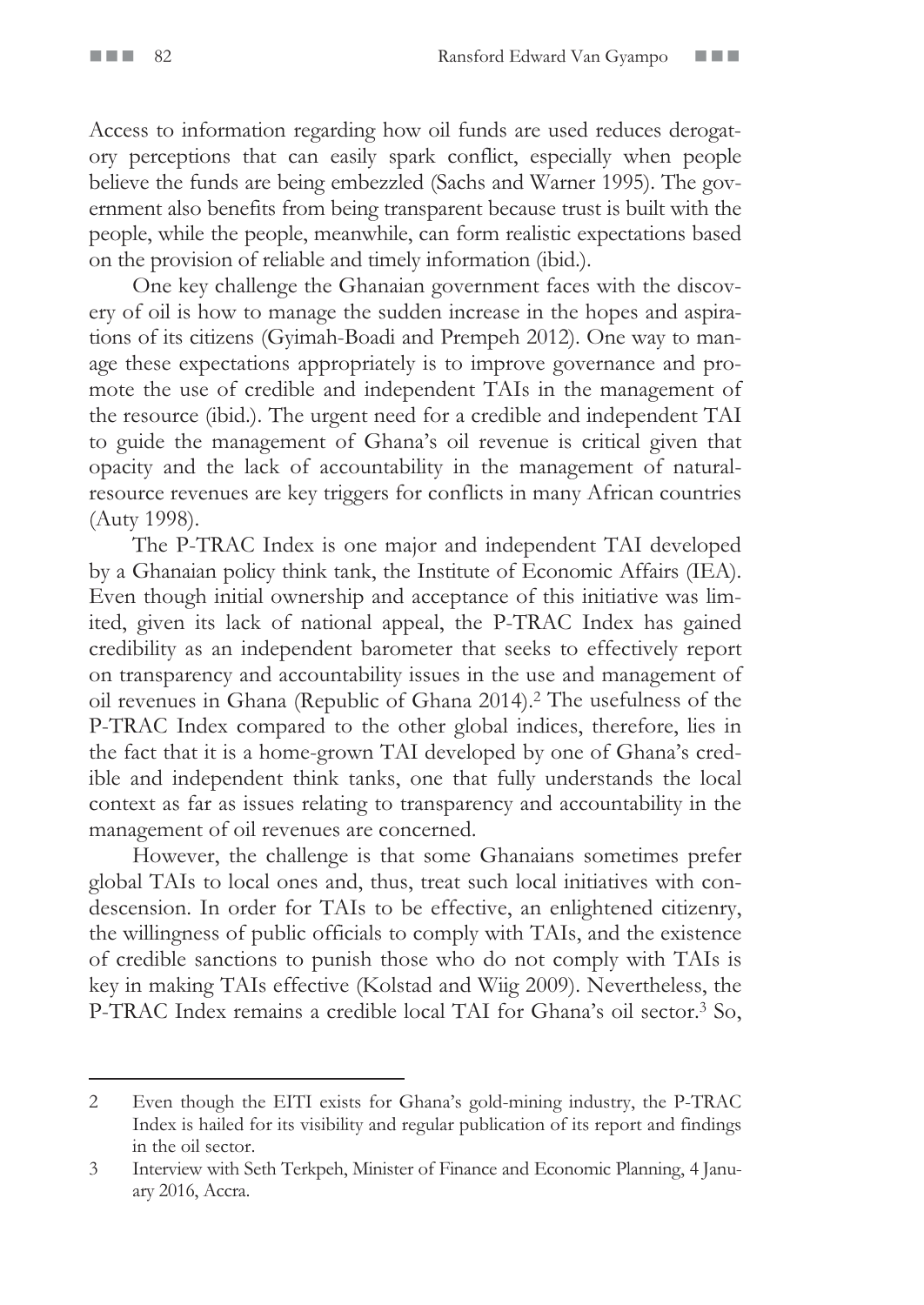what is the P-TRAC Index all about, and how is it computed? The next section provides the answers.

## The IEA–P-TRAC Index

The P-TRAC Index was launched in 2011, designed to promote transparency and accountability in the management of Ghana's oil revenues and to enhance the level of responsibility on the part of policymakers (IEA-Ghana 2015). Published annually, the index provides both qualitative and quantitative indicators that are used to monitor four aspects of the oil value chain – namely, revenue transparency, expenditure transparency, and contract transparency, as well as the management of the Heritage and Stabilisation Funds.4 In computing the index, data is collected with the aid of a detailed questionnaire on its four main components:

1. *Revenue transparency (RT)* – In measuring RT, the P-TRAC Index looks at the availability,<sup>5</sup> quality,<sup>6</sup> and frequency<sup>7</sup> of published reports, as well as the appropriateness of the institutional environment8 for the management of the oil revenue. The reports are ex-

<sup>4</sup> Interview with Jean Mensa, Executive Director of the Institute of Economic Affairs, 4 January 2016, Accra.

<sup>5</sup> In measuring the availability of reports, questions are asked about the extent to which reports on the management of oil revenues are available to the public. Responses are scored from "0" to "5," with "0" suggesting that reports are not available to the public and "5" denoting that the reports are publicly available.

<sup>6</sup> In measuring the quality of reports, two main questions are posed. The first rates quality on a scale of "0" to "5," where "0" indicates that the reports are not easily understandable to the average citizen and a score of "5" means the reports are very understandable. The second question rates report quality on the basis of how comprehensive it is, with "0" denoting not comprehensive and "5" denoting highly comprehensive.

<sup>7</sup> The PRMA stipulates monthly, quarterly, and annual reporting for the various agencies involved in the management of oil revenue. In measuring the frequency of reports, ten questions are posed. Each question is assessed on a scale of "0" to "3," with "0" for no reports generated whatsoever and "3" for monthly or quarterly reports. The first question seeks to find out how often reports are provided on revenue generated by the appropriate agencies of state in the oil sector. The remaining questions elicit information on the frequency of reports on reserves, production volumes, prices, exports, royalties, taxes, dividends, and costs.

<sup>8</sup> In measuring the quality of the institutional environment, eight key questions are posed. The first question assesses whether the policy, regulatory, and commercial roles in the oil sector are shared among separate state agencies on a scale of "0" to "5," with "0" representing no division of roles whatsoever and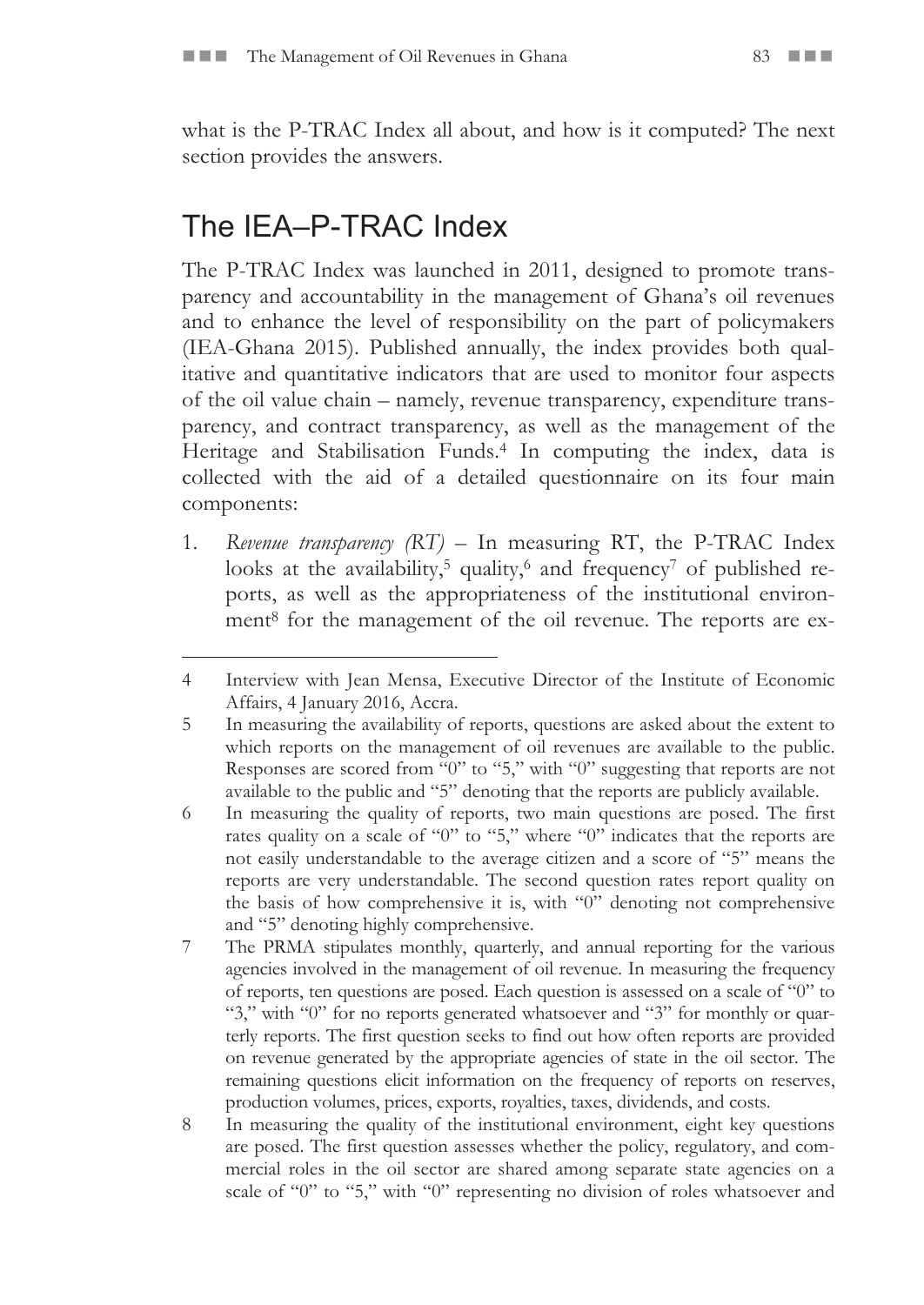$\overline{a}$ 

pected to capture the nation's oil reserves; revenues from oil; the effectiveness of laws regulating the oil sector; and the governance and activities of the GNPC, the main state-owned industry in charge of the oil sector (IEA-Ghana 2015).

- 2. *Expenditure transparency (ET)* The main avenue for channelling the state's share of the oil revenues is through the budget in the form of Annual Budget Funding Amount (ABFA) (Terkpeh 2016).<sup>9</sup> The same approach used in assessing RT is used to measure ET. In this regard, the index looks at the availability, frequency, and quality of reports on expenditures undertaken from the oil revenues. How oil revenues are spent is also critically interrogated, and emphasis is placed prominently on the number and distribution of infrastructural projects undertaken, the extent to which they contribute to poverty reduction, the role of parliament in ratifying these expenditures, and the role of CSOs and industry groups in the oversight of the expenditure programme. Again, a 6-point scale is used and individual scores are averaged to obtain an overall average for ET.10
- 3. *Contract transparency (CT)* In determining CT, the index examines transparency in the awarding of contracts in the oil sector by posing a series of nine critical questions. The first question attempts to ascertain the existence of rules for the disclosure of contract information; this is followed by a question on whether such contract in-

9 See the Petroleum Revenue Management Act.

<sup>&</sup>quot;5" suggesting excellent division of roles. The second question elicits information about the existence of laws that cover the entire decision-making processes of oil development, while the third question asks whether the government has published this legislation. For all of the aforementioned questions, there is a 6 point scale, where a score of "0" represents no legislation whatsoever and "5" represents extensive and well-known legislation. The fourth question asks whether the Bank of Ghana, the agency mandated to receive payments from oil companies, has internal controls that monitor assets and prevent fraud. The fifth question checks whether there is an external arrangement that independently validates the internal control mechanisms of the Bank of Ghana. The next question enquires whether there is an independent audit outside the Bank of Ghana, while the seventh question ascertains the role of parliament in reviewing reports on revenues accruing from the oil sector. Finally, the eighth question evaluates the oversight and watchdog role of civil society in ensuring proper management of oil revenues. As with the first three questions, a 6-point scale is adopted for the five remaining questions, where "0" means none or no role and "5" means a crucial role.

<sup>10</sup> Interview with Jean Mensa, Executive Director of the Institute of Economic Affairs, 4 January 2016, Accra.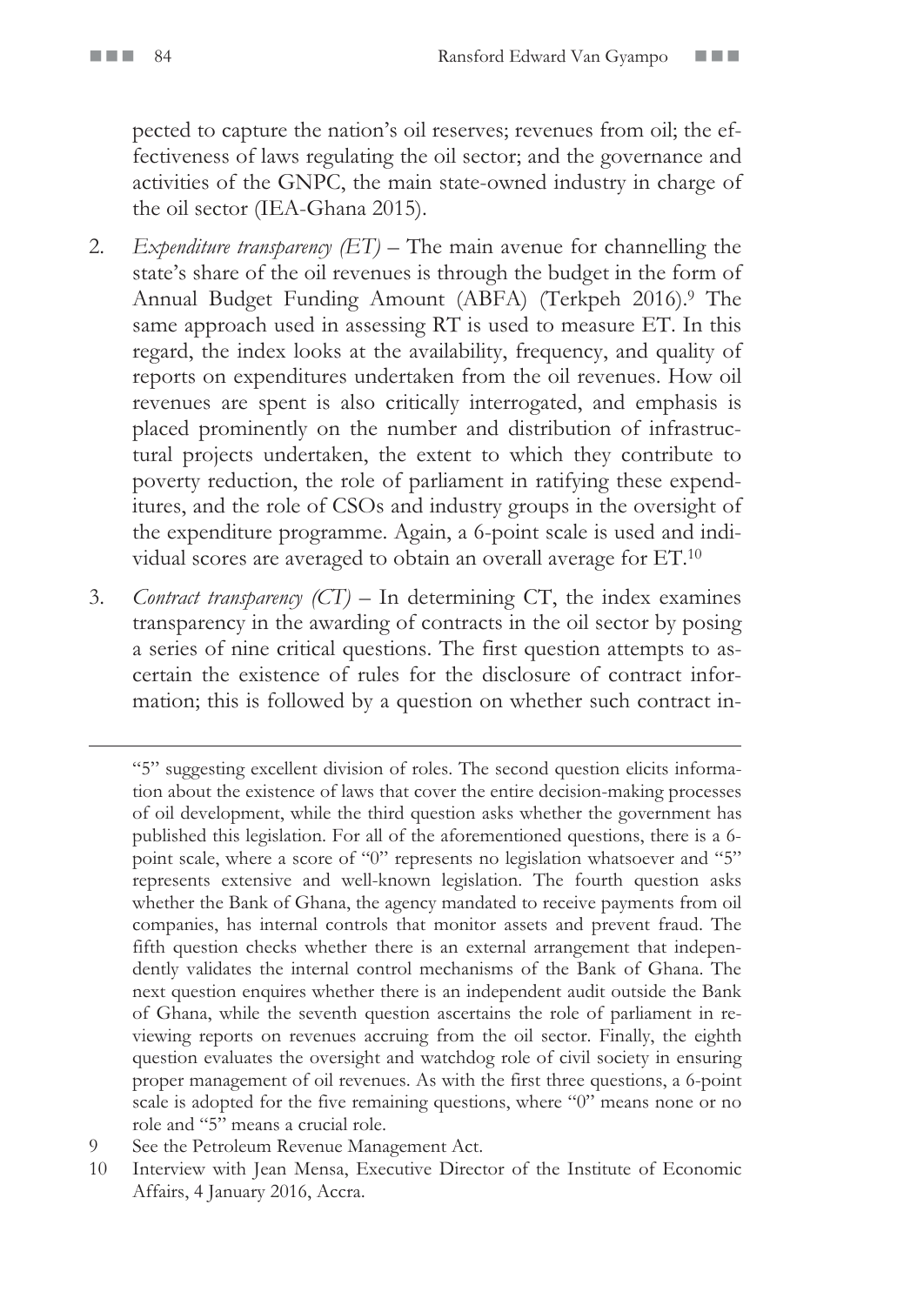formation is available to the public. The third question seeks to find out whether the government provides and publishes contract information during the licensing process, while the fourth question enquires whether reports on the assessments of the expected environmental and social impact of oil and gas projects are published. Question five asks whether the authority in charge of granting licences and awarding contracts for oil production is independent of the state-owned GNPC, while the sixth question asks whether the licensing process is open and competitive to all interested companies. The seventh question enquires whether there are legislations and licensing processes that limit the use of discretion by the authority in charge of awarding contracts. This is followed by a question on the role of parliament in ratifying oil contracts. The last question seeks to determine whether there is an appeal process on licensing decisions. These questions are scored on a scale of "0" to "5," where "0" represents total non-agreement and "5" represents total agreement with the statement (IEA-Ghana 2015).

4. *Managing the Heritage and Stabilisation Funds under the PRMA* – The final set of questions relates to the management of the Heritage and Stabilisation Funds, established by the PRMA. Four main questions are posed here: The first seeks to determine whether the rules governing the funds, including regulations on how the instrument is funded and rules for disbursements, are publicly available. The second asks whether the agency in charge of the funds publishes information regarding both how the funds are being used and their performance. The third question seeks to determine whether the financial reports are audited, while the final asks whether the audited reports on the funds are published. Responses to these questions are scored from "0" to "5," where "0" represents total non-agreement and "5" represents total agreement with the statement.

## Tracking Transparency and Accountability in the Management of Oil Funds

This section presents an analysis of the quality of transparency and accountability in the management of oil revenues in Ghana from 2010 through 2015.11 The overall P-TRAC score increased from 60 per cent in

<sup>11</sup> The P-TRAC was launched in 2011, and 2015 marks exactly five years of oil production in Ghana.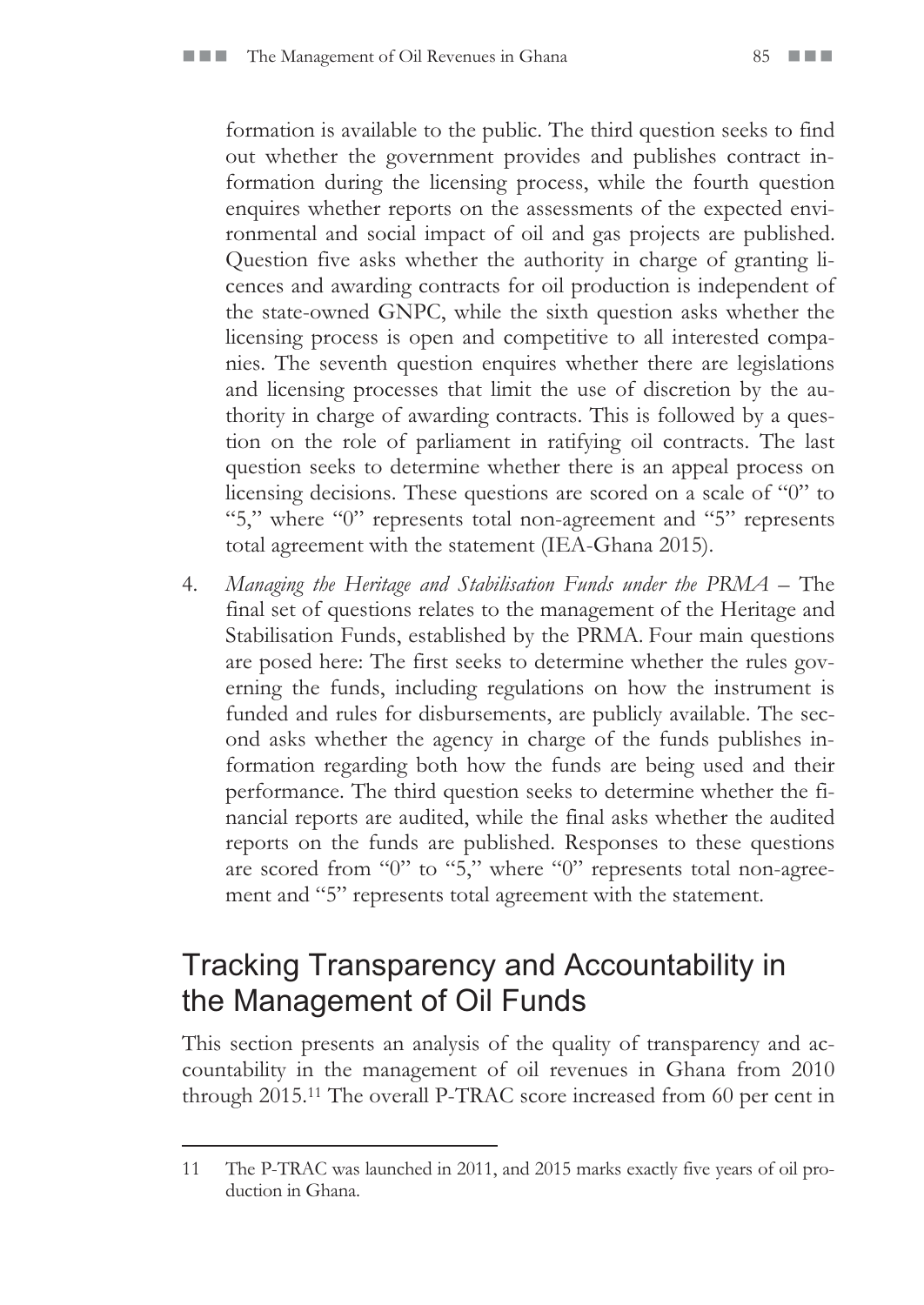2011 to 83 per cent in 2015. This is indicative of progress in transparency and accountability in the oil sector. In general, there has been steady progress in three of the four areas of the index – namely, revenue, expenditure, and the management of the Heritage and Stabilisation Funds. However, there was stagnation in the area of contract transparency. Detailed discussions are presented below.

#### Revenue Transparency (RT)

The P-TRAC reports from 2011 through 201512 show that the Ministry of Finance published petroleum receipts in the *Gazette* and in at least two state-owned daily newspapers on a quarterly basis, as required by Section 8 of the PRMA. However, the Ghana Revenue Authority has no data on taxes collected from petroleum since production began in 2010, and it appears that the political will to provide this information is lacking (Republic of Ghana 2014). The PRMA is a major piece of legislation contributing to the maintenance of transparency and accountability on the part of government (Banful 2010), but the act alone is not sufficient to guarantee transparency. Other bills such as the Right to Information Bill (RTI bill) and the Petroleum Exploration and Production Bill (PEPB), could help give full meaning to the PRMA. The RTI bill allows the general public access to data held by national governments at a minimal cost, barring standard exceptions.13 The PEPB includes, among other things, several strong governance provisions, such as a public petroleum register and, importantly, an open and competitive bidding process, which has the potential to help Ghana achieve the best deals for its petroleum resource.14 Speedy passage of these bills would significantly help to improve transparency and accountability in the industry.

In Ghana, civil society has played a vibrant role in pushing hard for RT (IEA-Ghana 2015). However, civil society must intensify its efforts to educate Ghanaians about their role in keeping government honest in order to ensure transparency and accountability in oil-revenue management.

#### Expenditure Transparency (ET)

Typically, the information provided in the budgets since 2010 includes the total amount allocated to each of the four priority areas, while a list

<sup>12</sup> The IEA did not publish a P-TRAC report in 2013.

<sup>13</sup> See details of the bill at <www.parliament.gh/publications/36/629>.

<sup>14</sup> See details of the bill at <www.reportingoilandgas.org/ghanas-petroleum-explo ration-and-production-bill-steps-forward-but-room-for-improvement>.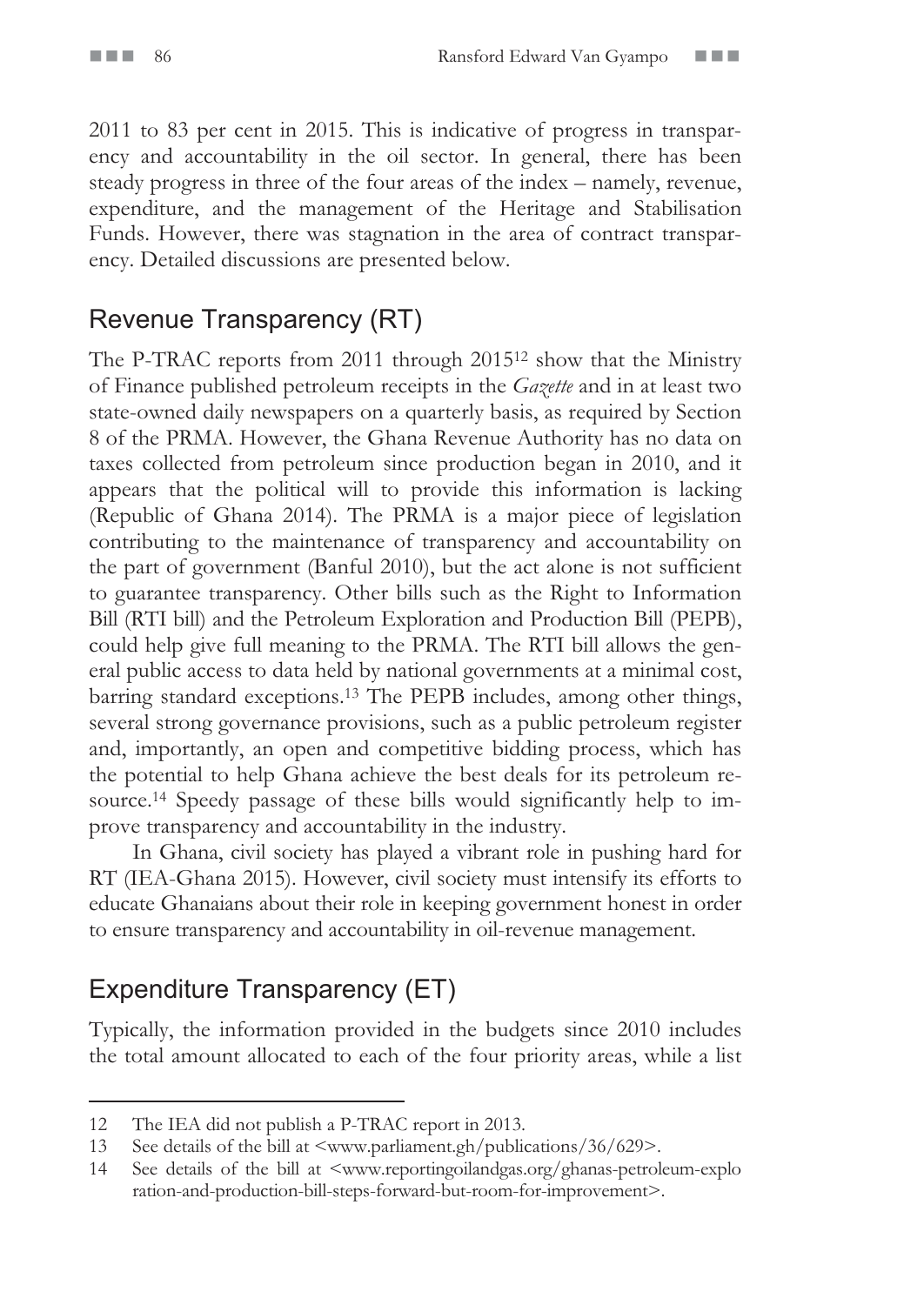of projects is provided in an appendix.15 However, the information provided does not give details on the locations of the projects being undertaken, nor is information on the level or degree of their completion included (IEA-Ghana 2015). To be fair, it is understandable that providing this amount of information may not be feasible in the budget documents due to space limitations. To that end, a separate publication on revenues accruing from oil and how it was spent is recommended. In 2015 the Ministry of Finance published a "citizen's budget": the budget presented in simple language.16 Unfortunately, there was no reporting on petroleum (IEA-Ghana 2015). The cause of ET would be better advanced if future editions of the novel practice of rewriting the budget in simple language devote some space to informing the public about expenditures from the ABFA.

A key aspect of ET is assessment of the allocation, distribution, and developmental impacts of projects funded under the ABFA. The 2015 PIAC report (Republic of Ghana 2015)<sup>17</sup> states that the infrastructure projects are spread thinly across the country and that many projects are still incomplete, even after several years of construction. It is also the case that the allocations to certain projects constitute a tiny percentage of the total ABFA, which makes the possible developmental impact hard to determine (IEA-Ghana 2015). In the view of the finance minister, every part of the country must benefit from the investment projects being undertaken with the nation's oil revenue.18 However, the fact that projects remain uncompleted is indicative of insufficient funding, poor monitoring, or a combination of both. All these issues point to the fact that the current method of allocating and distributing the ABFA is not satisfactory and may not achieve the intended development impacts. In the absence of a long-term national development plan to provide specific direction on how the funds should be allocated, this study advocates the formation of a committee with representation from all major stakeholders to work with the Ministry of Finance on an appropriate expenditure programme.

<sup>15</sup> See 2011, 2012, 2013, 2014, and 2015 Budget Statements and Economic Policies of Ghana, available at <www.mofep.gov.gh>.

<sup>16</sup> Interview with Cassiel Forson, Deputy Minister of Finance and Economic Planning, 20 April 2016, Accra.

<sup>17</sup> The Public Interest and Accountability Committee (PIAC) is a citizens-led statutory body established under Section 51 of the Petroleum Revenue Management Act (Act 815) to provide additional non-parliamentary and independent oversight over the collection and utilization of Ghana's petroleum revenues.

<sup>18</sup> Interview with Seth Terkpeh, Minister of Finance and Economic Planning, 4 January, 2016, Accra.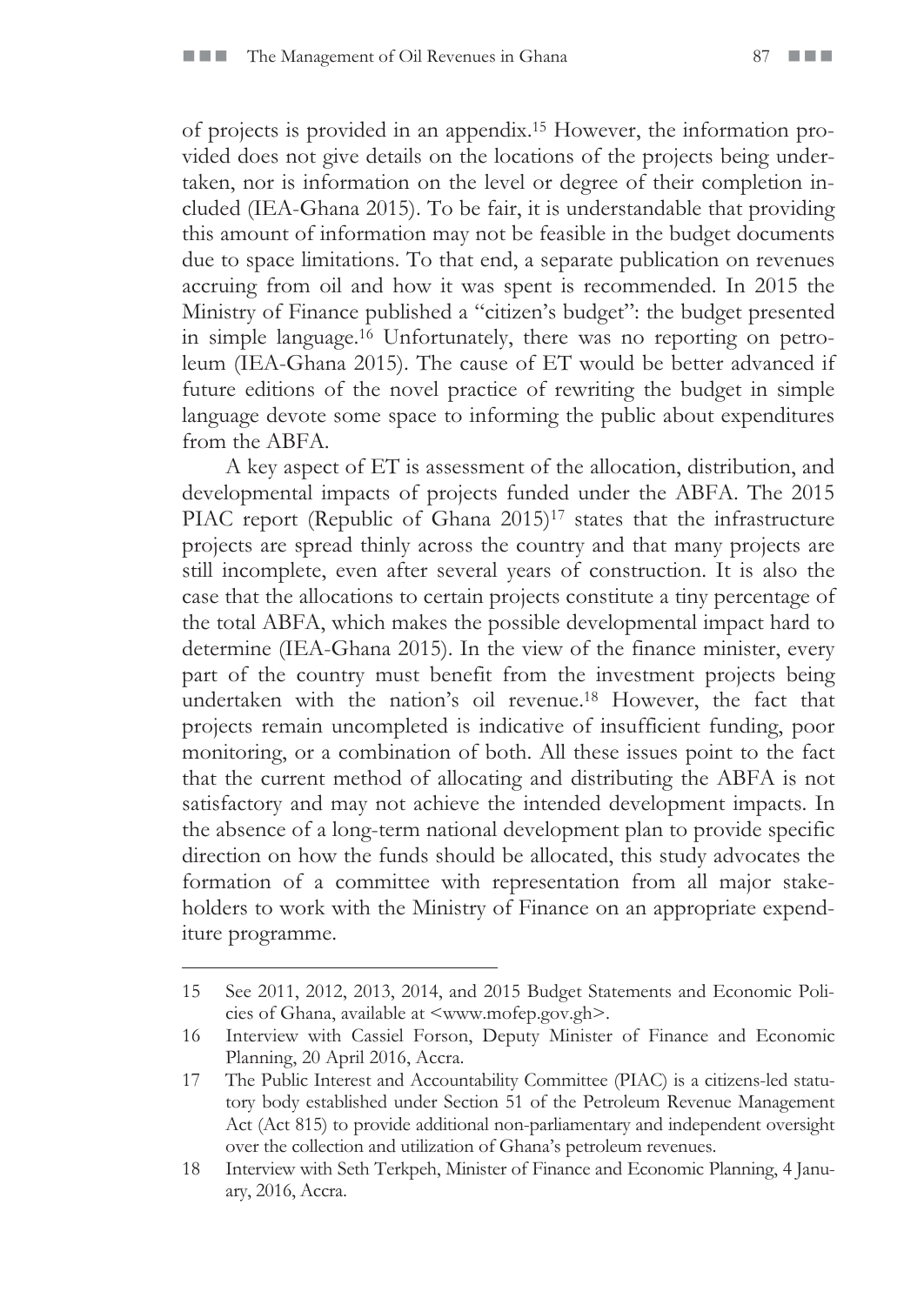#### Contract Transparency (CT)

The outcome of this research indicates the availability of information on some petroleum agreements (PAs) on the websites of the Ministry of Petroleum and GNPC (IEA-Ghana 2015). However, the reports and information on these websites are woefully inadequate. On the issue of awarding licences, the government currently negotiates in private with interested parties and does not disclose information about the process (Republic of Ghana 2015). The reason given is the high risk of exploitation associated with unproven fields that can best be addressed through negotiations.19 Even though there is no legal obligation for the government to disclose the full details of contracts and agreements, the tenets of democratic governance require that responsible and accountable governments "let the people know what is happening".20 Given that corrupt deals benefitting politicians thrive in opacity, there appears to be little or no commitment to ensuring CT, which explains why the RTI bill has not been passed as of 2016.21 This study recommends that, to further enhance transparency in the industry, the government must disclose information not only on contracts and licences but also on the criteria for doing so. In this regard, the passage of the RTI bill into law would be an important catalyst in promoting transparency and accountability in Ghana's oil sector.

#### The Heritage and Stabilisation Funds (Ghana Petroleum Funds, GPF)

The GPFs comprise the Ghana Heritage Fund (GHF) and the Ghana Stabilisation Fund (GSF). The aim of the GHF is to support development for future generations after the petroleum resources are exhausted, while the GSF is meant to sustain public expenditure during periods of unanticipated shortfalls in petroleum revenue. Transparency in the management of the GPFs has been high.22 Over the years, information on activities of the GPFs is regularly reported. This includes information on the performance of the funds, regular auditing of the funds, and publication of the audit reports (IEA-Ghana 2015).

<sup>19</sup> Interview with Cassiel Forson, Deputy Minister of Finance and Economic Planning, 20 April 2016, Accra.

<sup>20</sup> Interview with Jean Mensa, Executive Director of the Institute of Economic Affairs, 4 January 2016, Accra.

<sup>21</sup> Ibid.

<sup>22</sup> Interview with Seth Terkpeh, Minister of Finance and Economic Planning, 4 January 2016, Accra.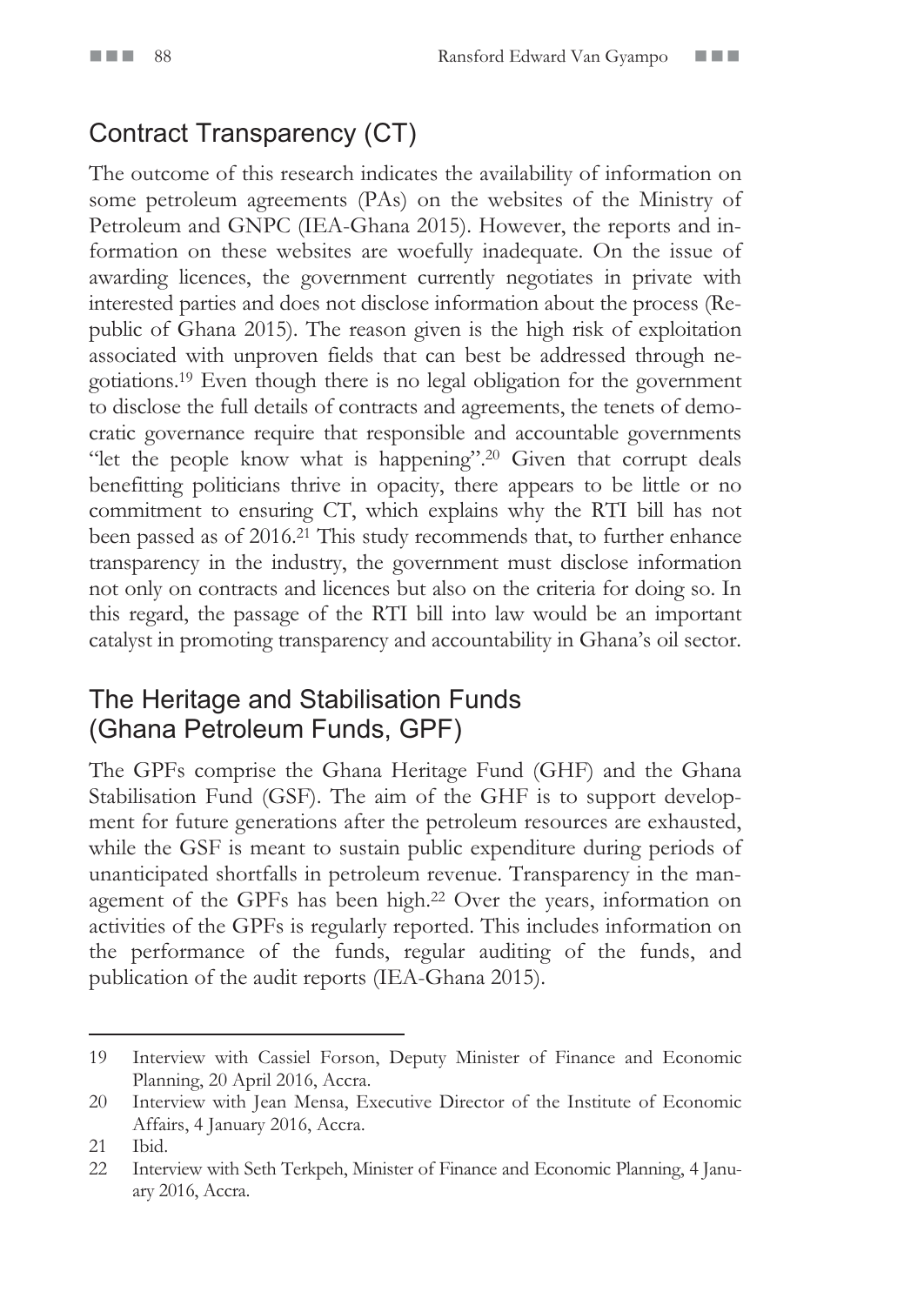--

During the 2014 budget session of parliament, the Ministry of Finance sought permission to place a cap of USD 250 million on the GSF, in line with Section 23(3) of the PRMA, which was subsequently approved by Parliament.23 In the Budget Statement for 2015, approval was sought to raise the cap on the GSF in the first quarter of 2015 to USD 300 million. The excess funds were to be put into a sinking fund to pay off government debt, and the remainder was to be deposited in a contingency fund.24 Although the above decisions of the finance minister do not contravene the PRMA, the minister's discretionary powers are of serious concern, particularly if no input whatsoever is sought from the relevant stakeholders. The GPFs run the potential risk of being diverted from the core objectives of the PRMA if the discretionary powers of the minister are not constrained.

## Summary and Conclusion

The discovery of abundant natural resources has led to strife in many African countries, including Congo-Brazzaville, Nigeria, Equatorial Guinea, Sudan, and Chad, for several reasons. These include the fact that regimes have failed to manage revenues accruing from natural resources in a transparent and accountable manner. This has often led to an incumbency advantage and political instability that have resulted in incumbent governments adopting more repressive policies towards the opposition (Wantchekon 2002). Ghana has come a long way since starting oil production in 2010. Unlike other African countries, Ghana is fortunate to have put in place the PRMA, which guides the management of the petroleum revenues. In assessing the quality of transparency and accountability in the management of Ghana's oil revenue, one can say without equivocation that progress has been made. However, the success of TAIs depends on other policies because TAIs are necessary but insufficient to reduce the challenges in the management of oil revenues. In this regard, all policy proposals made in this study must be carried out without further delay as a way of boosting transparency and accountability in the management of oil revenues in Ghana.

<sup>23</sup> Interview with Seth Terkpeh, Minister of Finance and Economic Planning, 4 January 2016, Accra.

<sup>24</sup> Ibid.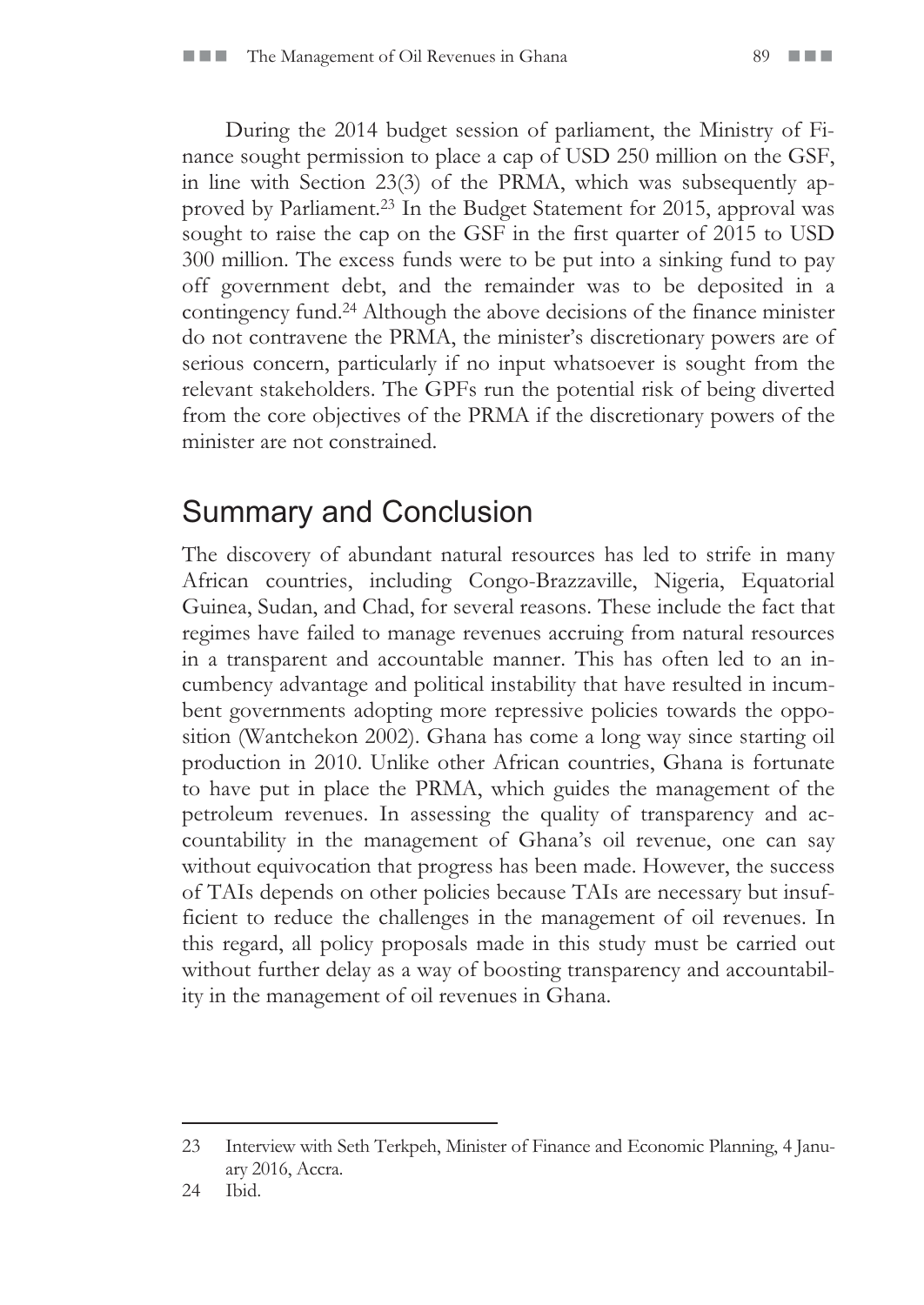#### References

- Acosta, Andres Mejia (2013), The Impact and Effectiveness of Accountability and Transparency Initiatives: The Governance of Natural Resources, in: *Development Policy Review*, 31, 81–105.
- Aryeetey, Ernest, Robert Osei, and Peter Quartey (2014), Managing Ghana's Oil Boom: Summary of Key Findings and Policy Lessons, in: Ernest Aryeetey, Robert Osei, and Peter Quartey (eds), *Managing Ghana's Oil Boom for Structural Transformation*, Accra: Sub-Saharan Publishers.
- Asafu-Adjaye, John (2010), *The Inter-Sectoral Impacts of Oil Production in Ghana: Estimates and Policy Implications*, Accra: Institute of Economic Affairs.
- Auty, Richard (1998), *Resource Abundance and Economic Development*, Oxford: Oxford University Press.
- Banful, Ama Jantuah (2010), The Legal Regime of Ghana's Upstream Petroleum Industry and the Role of GNPC as Player and Regulator, in: *Ghana Policy Journal*, 4, 68–70.
- Bellver, Ana, and Daniel Kaufmann (2005), *Transparenting Transparency: Initial Empirics and Policy Implications*, Washington, DC: World Bank.
- Collier, Paul, and Anke Hoeffler (2004), Greed and Grievance in Conflict, in: *Oxford Economic Papers*, 56, 4, 563–570.
- Glennerster, Rachel, and Yongseok Shin (2008), *Does Transparency Pay?*, IMF Staff Papers, 55, 1, 193–200.
- Gyampo, Ransford Edward Van (2011), Saving Ghana from its Oil: A Critical Assessment of Preparations So Far Made, in: *Africa Today*, 57, 4, 48–50.
- Gyimah-Boadi, Emmanuel, and Kwasi Prempeh (2012), Oil, Politics and Ghana's Democracy, in: *Journal of Democracy,* 23, 3, 94–101.
- Haufler, Virginia (2010), Disclosure as Governance: The Extractive Industries Transparency Initiative and Resource Management in the Developing World, in: *Global Environmental Politics*, 10, 3, 53–73.
- IEA-Ghana (2015), *Petroleum Transparency and Accountability Index, 2011- 2015*, Accra: The Institute of Economic Affairs.
- Islam, Roumeen (2003), *Do More Transparent Governments Govern Better?*, Policy Research Working Paper, 3077, June, Washington, DC: World Bank Institute.
- Kolstad, Ivar, and Arne Wiig (2009), Is Transparency the Key to Reducing Corruption in Resource-Rich Countries?, in: *World Development*, 37, 2, 521–532.
- Manteaw, Steve (2010), Ghana's EITI: Lessons from Mining, in: *Ghana Policy Journal*, 4, 96–105.